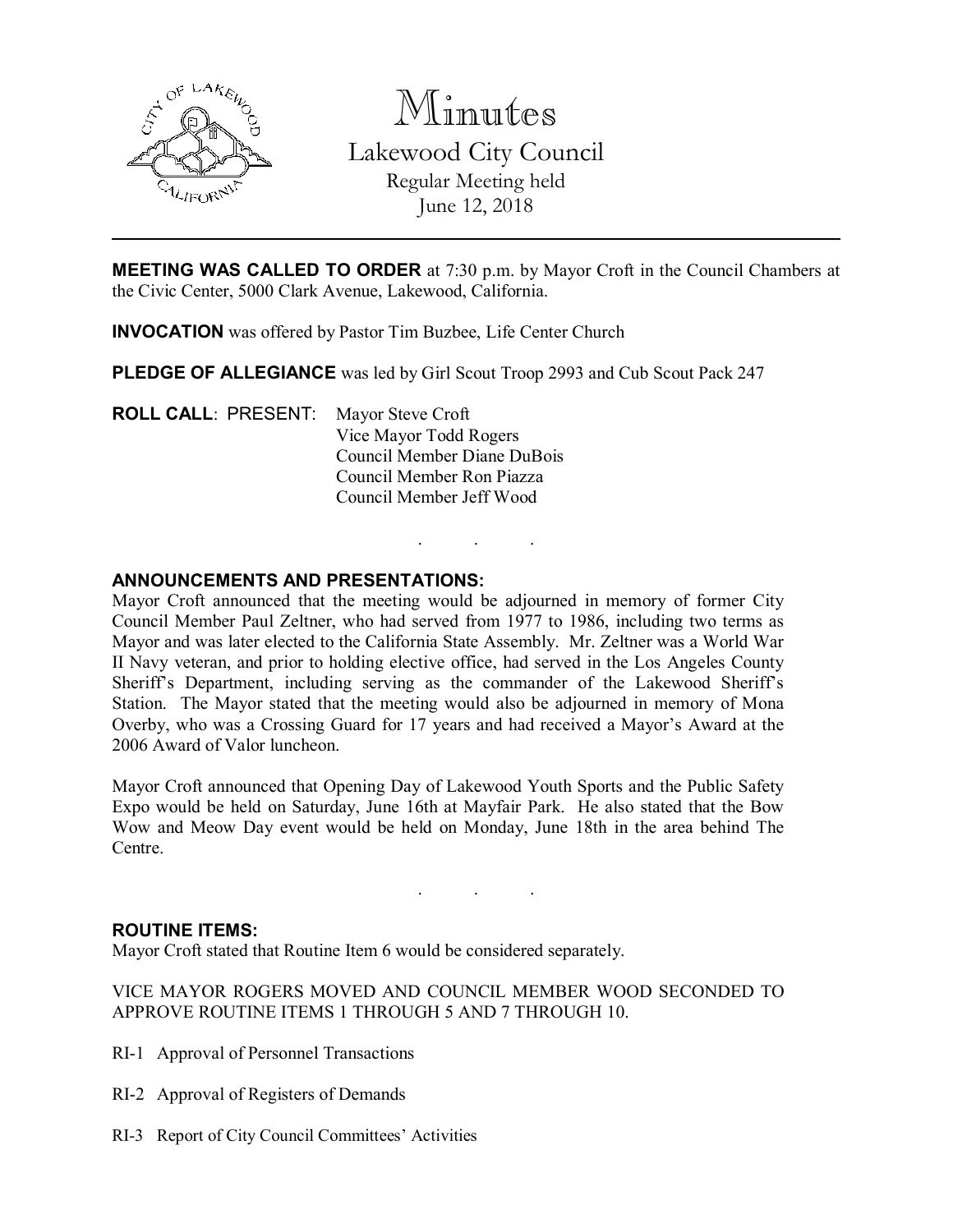### ROUTINE ITEMS: - Continued

- RI-4 Directing Biennial Review of Conflict of Interest Codes
- RI-5 Approval of Permits for Street Closures for July 4th Block Parties
- RI-7 Acceptance of Notice of Completion for Public Works Project No. 2013-4, Plant 13 Booster Rehab & Well 22 Upgrade, Pascal & Ludwig Contractors, Incorporated
- RI-8 RESOLUTION NO. 2018-23; A RESOLUTION OF THE CITY COUNCIL OF THE CITY OF LAKEWOOD ESTABLISHING DISABLED PERSON DESIGNATED PARKING ON THE EAST SIDE OF SUNFIELD AVENUE WITHIN THE CITY OF LAKEWOOD
- RI-9 RESOLUTION NO. 2018-24; A RESOLUTION OF THE CITY COUNCIL OF THE CITY OF LAKEWOOD RESCINDING A RESOLUTION ESTABLISHING A PHYSICALLY HANDICAPPED PERSONS DESIGNATED PARKING SPACE WITHIN THE CITY OF LAKEWOOD
- RI-10 RESOLUTION NO. 2018-25; A RESOLUTION OF THE CITY COUNCIL OF THE CITY OF LAKEWOOD ESTABLISHING A "3 MINUTE PASSENGER LOADING AND UNLOADING ONLY, MONDAY TO FRIDAY, 7:00 A.M. TO 4:00 P.M." ZONE ON THE SOUTH SIDE OF DEERFORD STREET WITHIN THE CITY OF LAKEWOOD

RESOLUTION NO. 2018-26; A RESOLUTION OF THE CITY COUNCIL OF THE CITY OF LAKEWOOD ESTABLISHING "SCHOOL BUS ONLY, MONDAY TO FRIDAY, 7:00 A.M. TO 4:00 P.M." ZONE ON THE SOUTH SIDE OF DEERFORD STREET WITHIN THE CITY OF LAKEWOOD, AND RESCINDING RESOLUTION NO. 86-91

UPON ROLL CALL VOTE, THE MOTION WAS APPROVED:

AYES: COUNCIL MEMBERS: Piazza, DuBois, Rogers, Wood and Croft NAYS: COUNCIL MEMBERS: None

RI-6 Approval of Reappointment to the Southeast Los Angeles County Workforce Development Board

Council Member Wood acknowledged Allison Castellanos, who was in attendance, for her service to the Board and thanked her for stepping up to serve as the Chair.

COUNCIL MEMBER WOOD MOVED AND COUNCIL MEMBER PIAZZA SECONDED TO APPROVE THE REAPPOINTMENT OF ALLISON CASTELLANOS TO THE SOUTHEAST LOS ANGELES COUNTY WORKFORCE DEVELOPMENT BOARD. UPON ROLL CALL VOTE, THE MOTION WAS APPROVED:

AYES: COUNCIL MEMBERS: Piazza, DuBois, Rogers, Wood and Croft NAYS: COUNCIL MEMBERS: None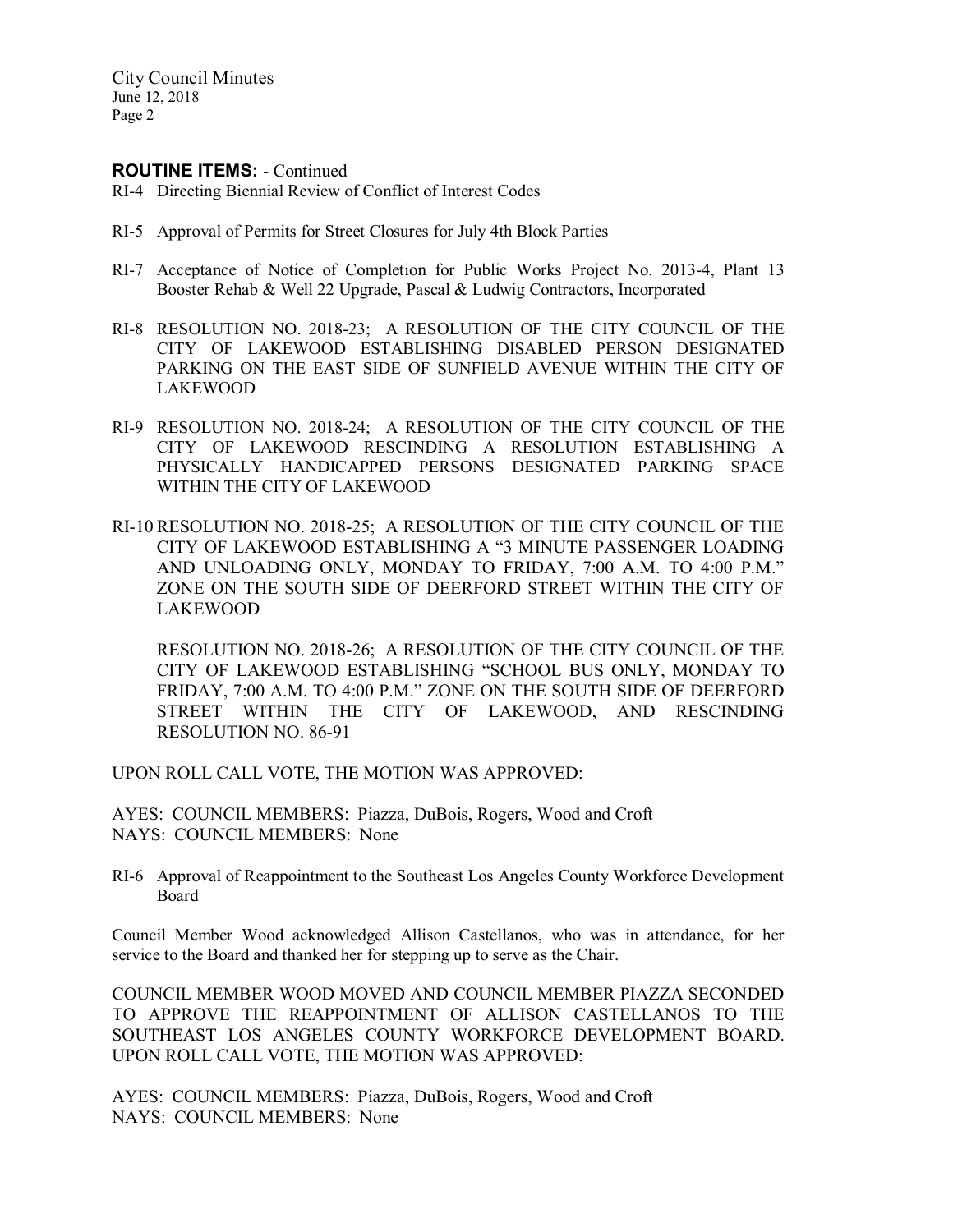# 1.1 • CONSIDERATION OF THE BUDGET FOR FISCAL YEARS 2018-2019 AND 2019-2020

City Manager Thaddeus McCormack displayed slides and made a presentation based on the memo in the agenda. He reported that the proposed budget for fiscal years 2018-19 and 2019-20 had been a result of the culmination of hours of hard work by the City Council and staff which included its development at study sessions in April and two in June. He stated that Lakewood had a history of prudent fiscal management and that because of external factors, such as sluggish sales tax growth and the rising cost of doing business, the City faced the challenge of a structural deficit. He added that a balanced budget would be presented but that authority to move forward over the next fiscal year with developing a plan to eliminate the structural deficit would be requested. Mr. McCormack identified the budget strategies that had been successfully utilized in the past and would be used during the current year and into the future, which included providing municipal services at a level consistent with available resources; saving for unplanned events and emergencies; maintaining public infrastructure; utilizing private companies and other public agencies to provide greater flexibility and cost effectiveness in the delivery of services; supporting and encouraging a strong, viable business community; and promoting citizen volunteerism. He continued by requesting that additional specific strategies be considered by the City Council such as working towards building up General Fund reserves, so as to buffer against the inevitable budget challenges that would occur when the economy went into recession; developing long term strategies to reduce unfunded liabilities, such as future retirement costs; recognizing the dramatic increases to PERS costs now and into the future, and endeavoring to control labor costs through prudent management of employee benefits and careful consideration of actions that might add to the City's future PERS obligations; and allocating one time revenue for one time expenditures. He added that there had been a modest surplus for the current fiscal year in the amount of \$25,000. He pointed out that all cities were experiencing similar issues of external factors affecting the sales tax and costs of doing business and that in dealing with the matter of the structural deficit, it would better position the City to handle it while the economy was by and large robust. He explained that a structural deficit was different from year-to-year shortfall and involved ongoing expenditures outpacing ongoing revenue. He highlighted some of the contributing factors such as elimination of the redevelopment agency; shrinking revenue with online sales depleting situs-based sales tax revenue and the evolution of malls; the need to fund capital improvements; and increased PERS costs. He expressed the need to develop long term, sustainable Structural Deficit Elimination Plan with a focus on essential services and strategies for keeping costs down; looking at organizational structure for opportunities to consolidate and gain efficiencies; a comprehensive Fee and Cost Recovery Study; and identifying possible areas for new revenue. He emphasized the importance of good budgeting noting that Lakewood had remained focused on the core functions of operating a city which resulted in a healthy community for residents and businesses. He described the principles of priority based budgeting which included prioritizing services; doing the important things well; questioning past patterns of spending; spending within the organization's means; knowing the true cost of doing business; providing transparency of community priorities; providing transparency of service impact; and demanding accountability for results.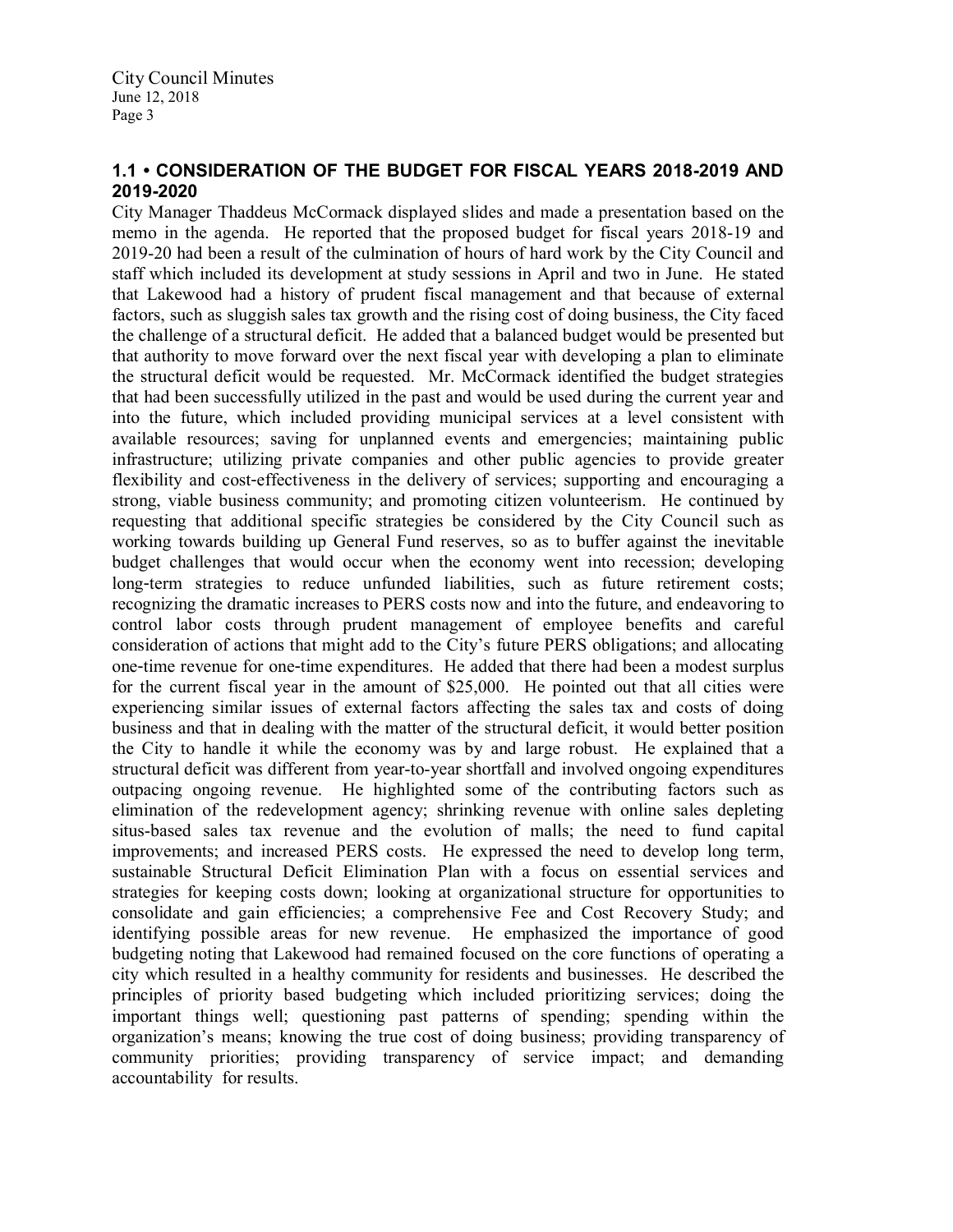1.1 • CONSIDERATION OF BUDGET FOR FY 2018-19 AND 2019-20 - Continued Jose Gomez, Director of Administrative Services, displayed slides and detailed the City's operational budget highlighting the General Fund Budget; General Fund Reserves; Water Utility Fund Budget; General Fund Revenue History; Sales Tax Revenue History; and Utility Users Tax Revenue. He stated that some of the significant budget items included CalPERS at \$405,300 in FY 2019 & \$335,700 in FY 2020; Overtime Budget at \$250,000; Los Angeles County Sheriff's Contract at \$215,400; Disposal Services Contract at \$203,500 (offset with revenues); Worker's Compensation Insurance at \$123,300; and Municipal Election at \$133,500. He identified significant budget cuts/shifts/postponements such as Freezing Positions: \$320,000; General Plan amendment: \$400,000; CSO Positions: \$250,000; Sky Knight Extraordinary Maintenance: \$203,000; Replace all City PCs: \$185,000; Part time labor savings: \$125,000; Eliminate Contingency Fund: \$100,000; Citywide hardscape repairs: \$200,000; Street Maintenance: \$80,000; and Citywide signage, striping, markings: \$40,000.

Mr. McCormack clarified that what had been proposed was to use restricted funds to continue to fund those important activities.

Mr. Gomez reaffirmed that the post budget adoption actions would include developing a long term, sustainable plan; looking to Priority Based Budgeting Principles; focusing on essential services and strategies for keeping costs down; looking at organizational structure for opportunities to consolidate and gain efficiencies; a Comprehensive Fee and Cost Recovery Study, and identifying possible areas for new revenue.

In response to a request from Vice Mayor Rogers regarding surpluses in the water fund, Mr. Gomez stated that part of a comprehensive study that had been presented last year called for significant set asides inclusive of surpluses to reinvest into the infrastructure and, in so doing, would help maintain the rates in the long term. He further explained that from an accounting perspective, it appeared as a surplus, but that it would be added to the City's reserves or the water utility reserves, specifically, which would then be the basis for allocation and the resources for capital improvement projects.

Mayor Croft added that when the water study had been conducted, the capital needs were on the average of about \$2.5 million annually.

Steve Skolnik, Office of the City Attorney, reported that the agenda packet included proposed budget resolutions, one of which contained a calculation required to be done annually of the Gann limitation. He advised the remaining items included various resolutions as well as individual contractual items requiring action as part of the budget process, and that following a public hearing for any public comments, the City Council could elect to approve all of the items under Section e with a single motion and vote.

c. RESOLUTION NO. 2018-27; A RESOLUTION OF THE CITY COUNCIL OF THE CITY OF LAKEWOOD ADOPTING THE BUDGET FOR FISCAL YEAR 2017-2018, AND AUTHORIZING THE APPROPRIATION OF RESERVE FUNDS INTO APPROPRIATE FUNDS AS OF JUNE 30, 2018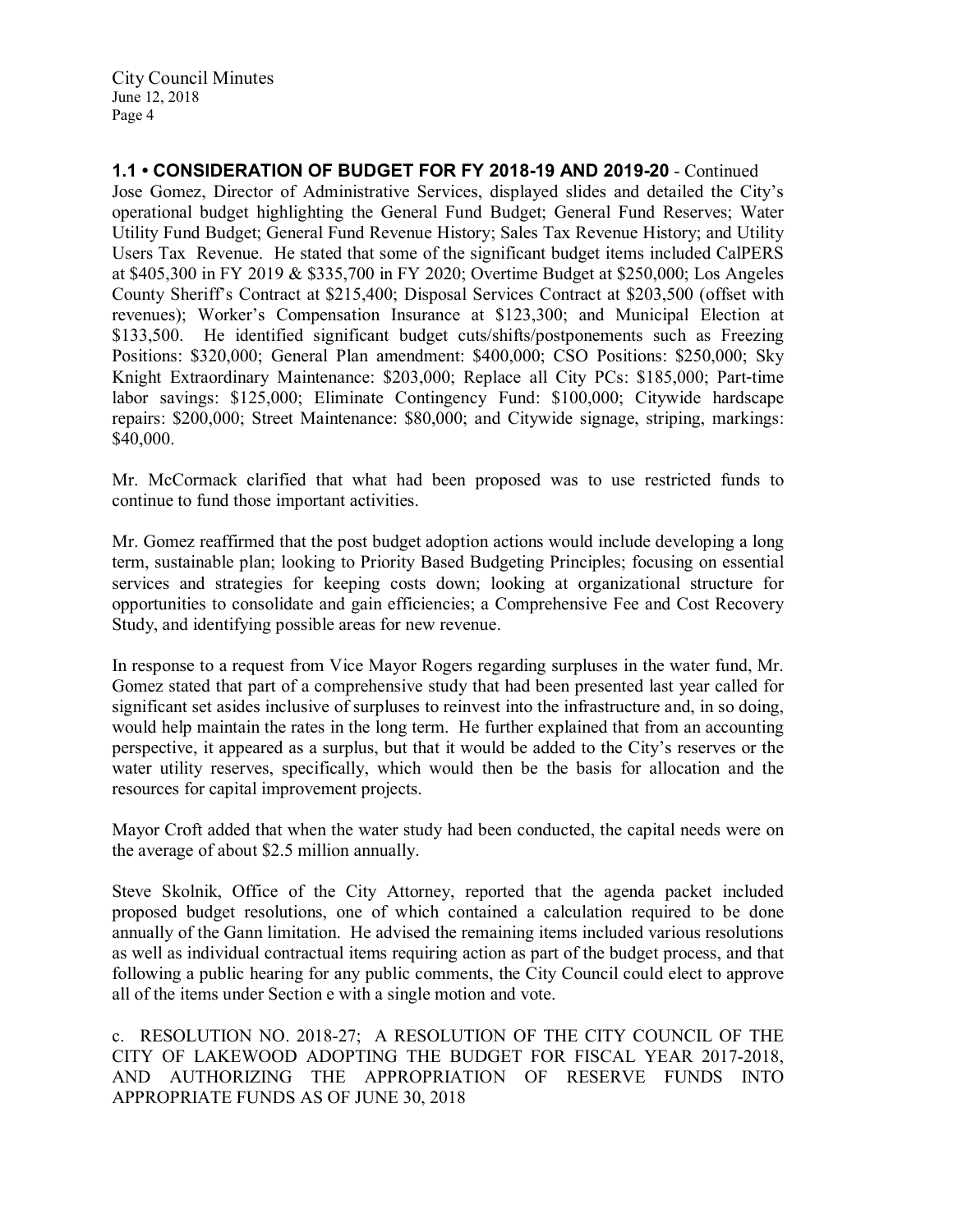1.1 • CONSIDERATION OF BUDGET FOR FY 2018-19 AND 2019-20 - Continued d. RESOLUTION NO. 2018-28; A RESOLUTION OF THE CITY COUNCIL OF THE CITY OF LAKEWOOD DETERMINING THE TOTAL ANNUAL APPROPRIATION SUBJECT TO LIMITATION OF THE CITY OF LAKEWOOD FOR THE FISCAL YEAR 2018-2019

e. RESOLUTION NO. 2018-29; A RESOLUTION OF THE CITY COUNCIL OF THE CITY OF LAKEWOOD ADOPTING THE BIENNIAL BUDGET AND APPROPRIATING REVENUE FOR FISCAL YEAR 2018-2019 AND FISCAL YEAR 2019-2020

1) RESOLUTION NO. 2018-30; A RESOLUTION OF THE CITY COUNCIL OF THE CITY OF LAKEWOOD AUTHORIZING THE DIRECTOR OF FINANCE AND ADMINISTRATIVE SERVICES TO CERTIFY TO CITY LIGHT AND POWER LAKEWOOD, INC., THAT BASIC FEE PAYMENTS HAVE BEEN INCLUDED IN THE BUDGET

RESOLUTION NO. 2018-31; A RESOLUTION OF THE CITY COUNCIL OF THE CITY OF LAKEWOOD AUTHORIZING THE DIRECTOR OF ADMINISTRATIVE SERVICES TO CERTIFY TO CITY LIGHT AND POWER LAKEWOOD, INC., THAT BASIC FEE PAYMENTS HAVE BEEN INCLUDED IN THE BUDGET

2) RESOLUTION NO. 2018-32; A RESOLUTION OF THE CITY COUNCIL OF THE CITY OF LAKEWOOD AMENDING AND RENEWING A COMMUNITY RECREATION PROGRAM AGREEMENT WITH THE ABC UNIFIED SCHOOL DISTRICT

3) RESOLUTION NO. 2018-33; A RESOLUTION OF THE CITY COUNCIL OF THE CITY OF LAKEWOOD RENEWING AN AGREEMENT BETWEEN THE CITY OF LAKEWOOD AND COMMUNITY FAMILY GUIDANCE CENTER PROVIDING COUNSELING SERVICES FOR FAMILIES AND JUVENILE RESIDENTS OF THE CITY OF LAKEWOOD FOR THE FISCAL YEAR 2018-2019

4) RESOLUTION NO. 2018-34; A RESOLUTION OF THE CITY COUNCIL OF THE CITY OF LAKEWOOD RENEWING THE AGREEMENT BETWEEN THE CITY OF LAKEWOOD AND THE HUMAN SERVICES ASSOCIATION (HSA) TO PROVIDE SERVICES FOR SENIOR ADULT RESIDENTS OF THE CITY OF LAKEWOOD FOR THE FISCAL YEAR 2018-2019

5) RESOLUTION NO. 2018-35; A RESOLUTION OF THE CITY COUNCIL OF THE CITY OF LAKEWOOD RENEWING AN AGREEMENT BETWEEN THE CITY OF LAKEWOOD AND LAKEWOOD MEALS ON WHEELS FOR THE FISCAL YEAR 2018-2019

6) RESOLUTION NO. 2018-36; A RESOLUTION OF THE CITY COUNCIL OF THE CITY OF LAKEWOOD RENEWING AN AGREEMENT BETWEEN THE CITY OF LAKEWOOD AND PATHWAYS VOLUNTEER HOSPICE, INC. PROVIDING SERVICES FOR TERMINALLY ILL RESIDENTS OF THE CITY OF LAKEWOOD FOR THE FISCAL YEAR 2018-2019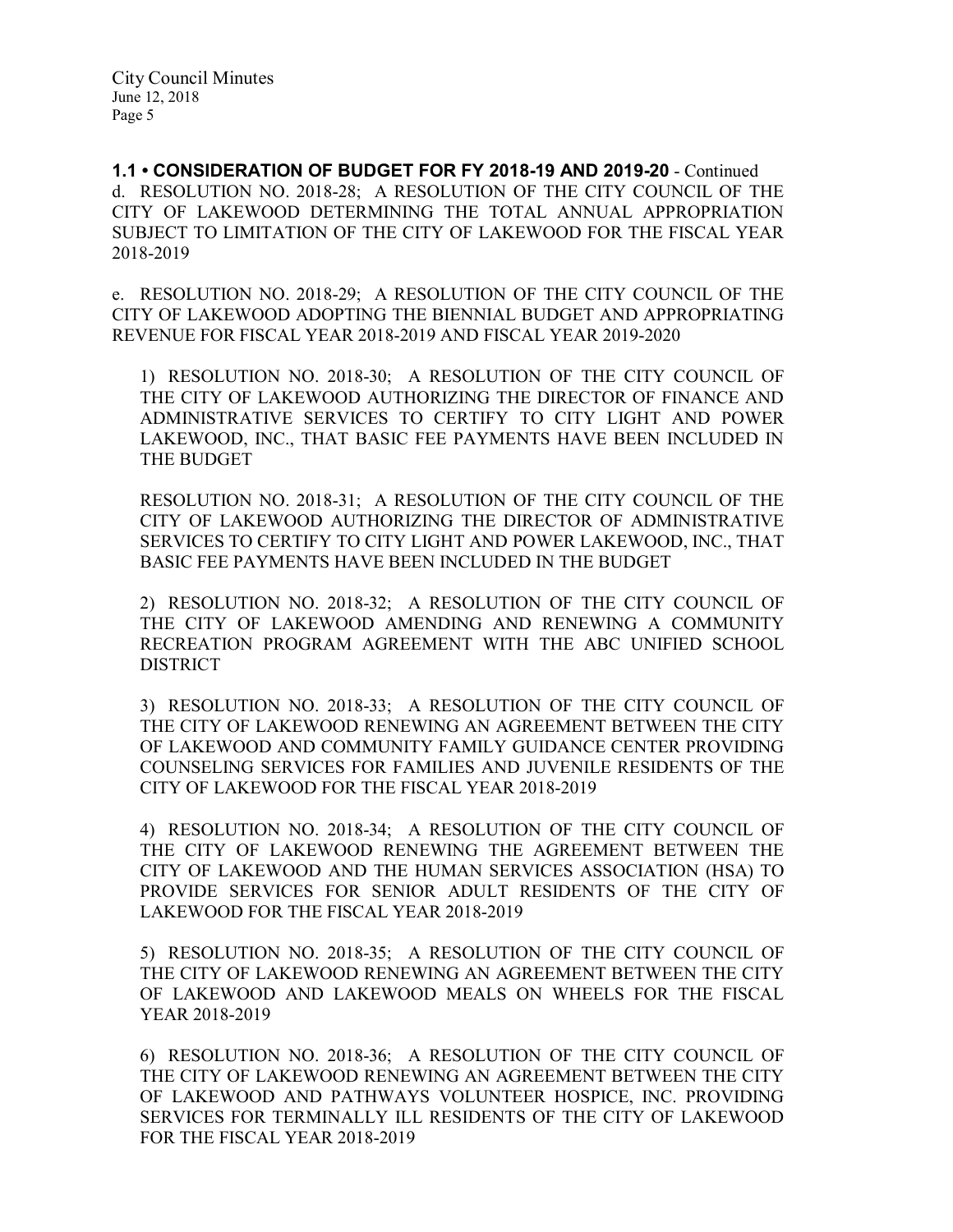# 1.1 • CONSIDERATION OF BUDGET FOR FY 2018-19 AND 2019-20 - Continued

7) Approval of Agreements for Median Landscape Maintenance and Mowing Services with LandCare

8) Renewal of Rental Agreement with Mothers At Work for Child Care Facility at Burns Community Center

9) Approval of Agreement for Memorandum of Understanding with Nestle Waters

10) Approval of Agreement for Charter Bus Services with Pacific Coachways

11) Approval of Amendment to the Agreement for the Lakewood Equestrian Center with Sandie Mercer Ranch

12) Approval of Agreement for Catalog Publications with Trend Offset Printing

13) Approval of Professional Services Agreement with Dive/Corr, Inc. for Water Storage Facility Inspection

14) Approval of Agreement for On-call Emergency Utility Repairs with Doty Bros. Construction Company

15) Approval of Agreement with HTS Environmental Services for Hazardous Material Disposal

16) Approval of Agreement with Water Well Supply for Maintenance of Water Production Facilities

17) Approval of Agreement for Telecommunications Services with Abilita LA

18) Approval of Agreement for HVAC and Refrigeration Maintenance and Repair Services with Aire Rite A/C and Refrigeration Inc.

19) Approval of Amendment to Agreement for Engineering Services with Associated Soils Engineering, Inc.

20) Approval of Extension of Agreement for Hardscape Maintenance with CJ Construction

21) Approval of Agreement for On-Call Electrical Engineering Services with FBA Engineering

22) Approval of Extension of Agreement for Electrical Support Services with Fineline Electric

23) Approval of Amendment to Agreement for Storm Water Services with John L. Hunter & Associates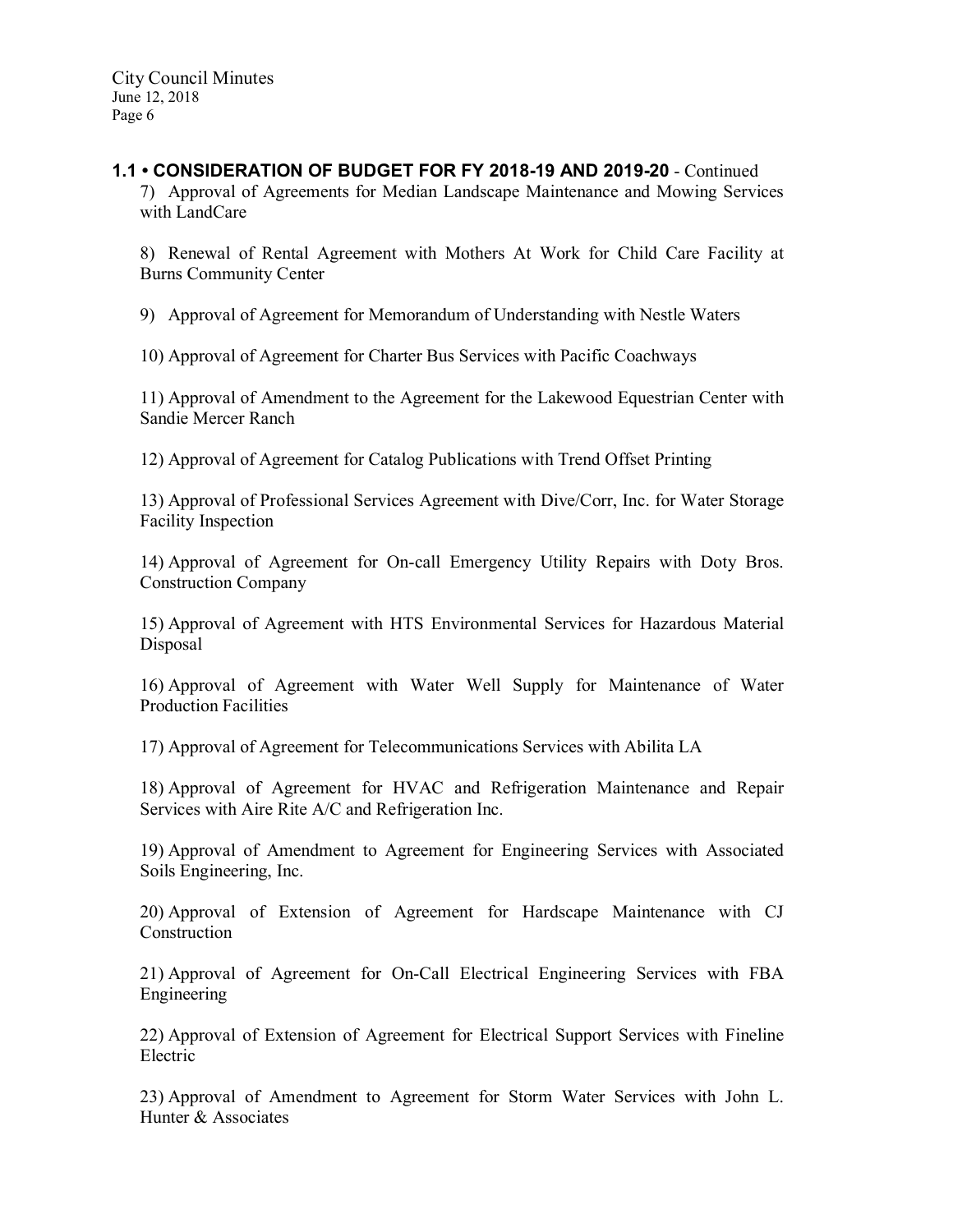# 1.1 • CONSIDERATION OF BUDGET FOR FY 2018-19 AND 2019-20 - Continued

24) Approval of Amendment to Agreement for Elevator Preventative Maintenance and Repair Services with Liftech Elevator Services, Inc.

25) Approval of Amendment to Agreement for Transportation Planning and Engineering Services Agreement with LSA Associates, Inc.

26) Approval of Extension of Agreement for Engineering and Traffic Survey Services with Newport Traffic Studies

27) Approval of Amendment to Agreement for Environmental Consulting Services with Nicholls Consulting

28) Approval of Renewal of Agreement for On-Call Hazardous Waste Removal Services with Ocean Blue Environmental Services, Inc.

29) Approval of Agreement for Traffic Striping Maintenance Services with PCI Striping

30) Approval of Agreement for On-Call Mechanical and Plumbing Engineering Services with Pocock Design Solutions Inc.

31) Approval of Agreement for Landscape Architectural Support Services with Richard Fisher Associates

32) Approval of Agreement for On-Call Structural Engineering Services with Robert F. Daniels Structural Engineer

33) Approval of Extension of Agreement for Environmental Services with S.C.S. **Consultants** 

34) Approval of Amendment to Agreement for Animal Control Services with SEAACA

35) Approval of Renewal of Agreement for Street Banner Marketing Program with Sierra Installations, Inc.

36) Approval of Amendment to Agreement for Engineering Services with Willdan

37) Approval of Agreement for Document Imaging System Maintenance and Support

38) Approval of Agreement with Macerich Lakewood LP for Law Enforcement Services at Lakewood Center Mall

39) Approval of Agreement for Helicopter Maintenance with STEAM Aircraft

40) Approval of Legal Services Agreement with Telecom Law Firm, PC

41) Approval of Consultant Services Agreement with Telecom Law Firm, PC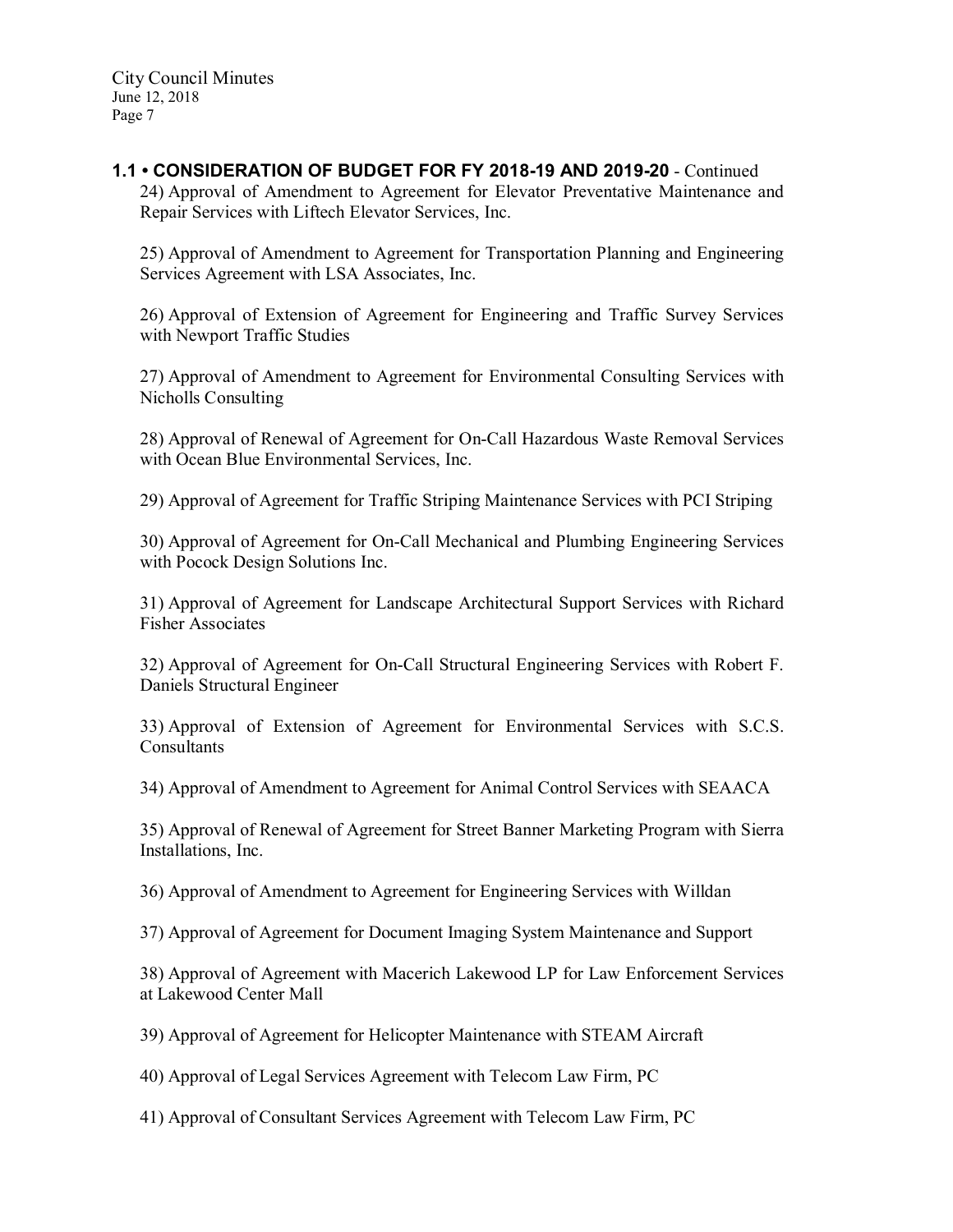## 1.1 • CONSIDERATION OF BUDGET FOR FY 2018-19 AND 2019-20 - Continued 42) Approval of Agreement with Western Printing and Graphics for Preparation of City Informational Periodicals

43) Approval of Renewal of Agreement with Fair Housing Consulting Services

44) Approval of Extension of Reimbursement Agreement for Long Beach Transit Fixed Route and Dial-A-Lift Services

45) Approval of Renewal of Agreement for Information Technology Support with Brea IT

Mayor Croft opened the public hearing at 8:20 p.m. and called for anyone in the audience wishing to address the City Council on this matter.

Vice Mayor Rogers thanked the City Manager and the Administrative Services Director for the comprehensive reports and the efforts of staff on the budget as presented. He added that at previous study sessions, it had been noted that Lakewood's core values included a consistently balanced budget and being conservative in terms of managing the community's resources. He cited that there would be some difficulties both internally and in the community while efforts were made to find long term solutions for dealing with the structural deficit, the culpability of which could be placed on the State's having taken twenty five percent of general fund reserves and over \$2 million a year. He stated the importance of balancing the budget, being prudent with City resources and being good fiscal stewards for the community.

Council Member Piazza encouraged residents to weigh in on the different options when the difficult decisions relating to cuts to programs would have to be considered.

Council Member DuBois expressed gratitude to staff in providing a budget that could be approved and noted the future difficulties to be faced together.

Council Member Wood congratulated the City Manager and the Director of Administrative Services on their first budget and expressed appreciation for their efforts to listen to the City Council's concerns and always putting the residents first.

COUNCIL MEMBER PIAZZA MOVED AND COUNCIL MEMBER DUBOIS SECONDED TO ADOPT RESOLUTIONS NO. 2018-27, NO. 2018-28, AND NO. 2018-29 AND ITEMS 1.1.E.1-45. UPON ROLL CALL VOTE, THE MOTION WAS APPROVED:

AYES: COUNCIL MEMBERS: Piazza, DuBois, Rogers, Wood and Croft NAYS: COUNCIL MEMBERS: None

. . .